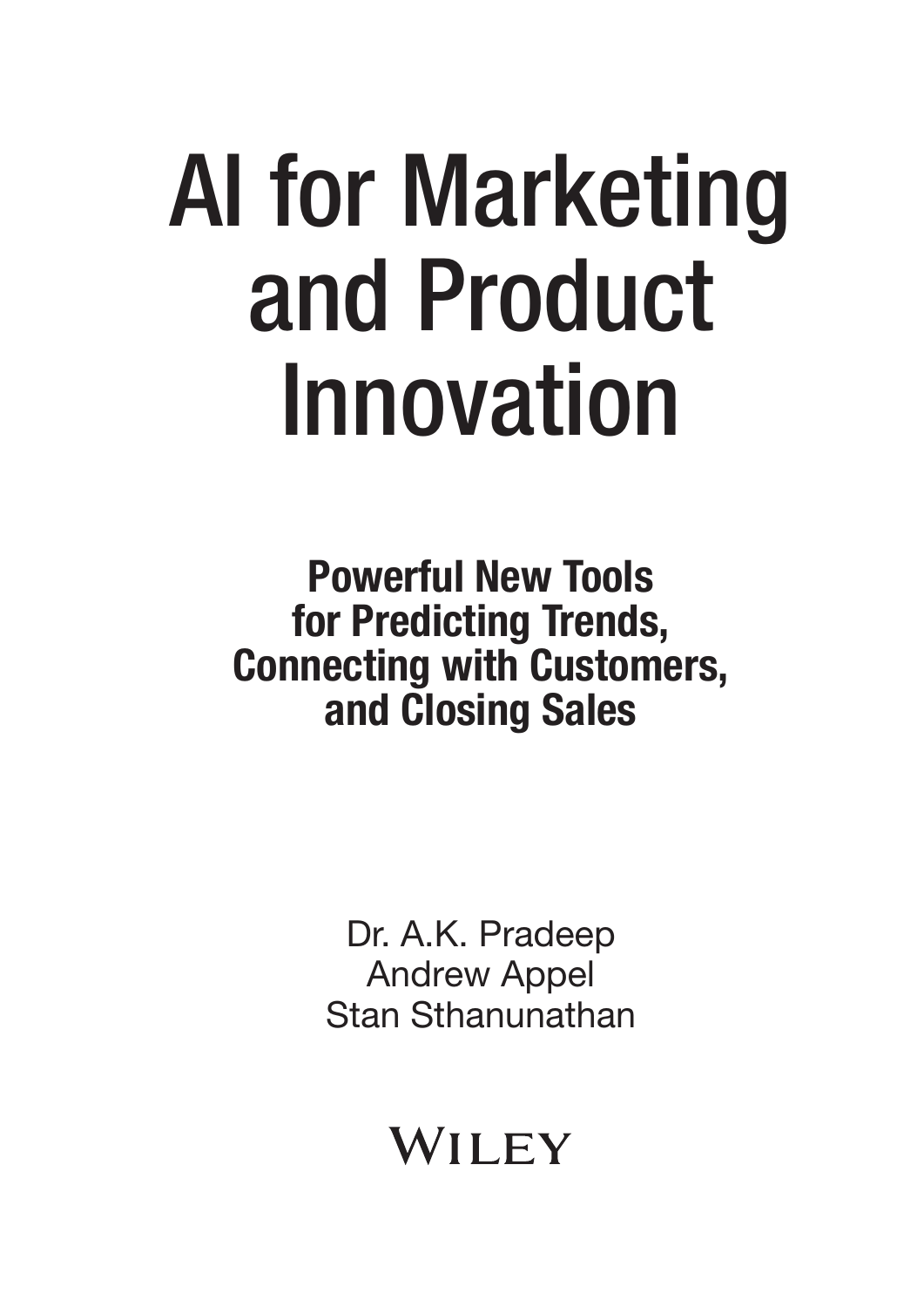Copyright © 2019 by John Wiley & Sons, Inc. All rights reserved.

Published by John Wiley & Sons, Inc., Hoboken, New Jersey.

Published simultaneously in Canada.

No part of this publication may be reproduced, stored in a retrieval system, or transmitted in any form or by any means, electronic, mechanical, photocopying, recording, scanning, or otherwise, except as permitted under Section 107 or 108 of the 1976 United States Copyright Act, without either the prior written permission of the Publisher, or authorization through payment of the appropriate per-copy fee to the Copyright Clearance Center, Inc., 222 Rosewood Drive, Danvers, MA 01923, (978) 750-8400, fax (978) 646-8600, or on the Web at www.copyright.com. Requests to the Publisher for permission should be addressed to the Permissions Department, John Wiley & Sons, Inc., 111 River Street, Hoboken, NJ 07030, (201) 748-6011, fax (201) 748-6008, or online at http://www.wiley.com/go/ permissions.

Limit of Liability/Disclaimer of Warranty: While the publisher and author have used their best efforts in preparing this book, they make no representations or warranties with respect to the accuracy or completeness of the contents of this book and specifically disclaim any implied warranties of merchantability or fitness for a particular purpose. No warranty may be created or extended by sales representatives or written sales materials. The advice and strategies contained herein may not be suitable for your situation. You should consult with a professional where appropriate. Neither the publisher nor author shall be liable for any loss of profit or any other commercial damages, including but not limited to special, incidental, consequential, or other damages.

For general information on our other products and services or for technical support, please contact our Customer Care Department within the United States at (800) 762-2974, outside the United States at (317) 572-3993 or fax (317) 572-4002.

Wiley publishes in a variety of print and electronic formats and by print-on-demand. Some material included with standard print versions of this book may not be included in e-books or in print-on-demand. If this book refers to media such as a CD or DVD that is not included in the version you purchased, you may download this material at http:// booksupport.wiley.com. For more information about Wiley products, visit www.wiley.com.

ISBN 9781119484066 (Hardcover) ISBN 9781119484080 (ePDF) ISBN 9781119484097 (ePub)

Printed in the United States of America

10 9 8 7 6 5 4 3 2 1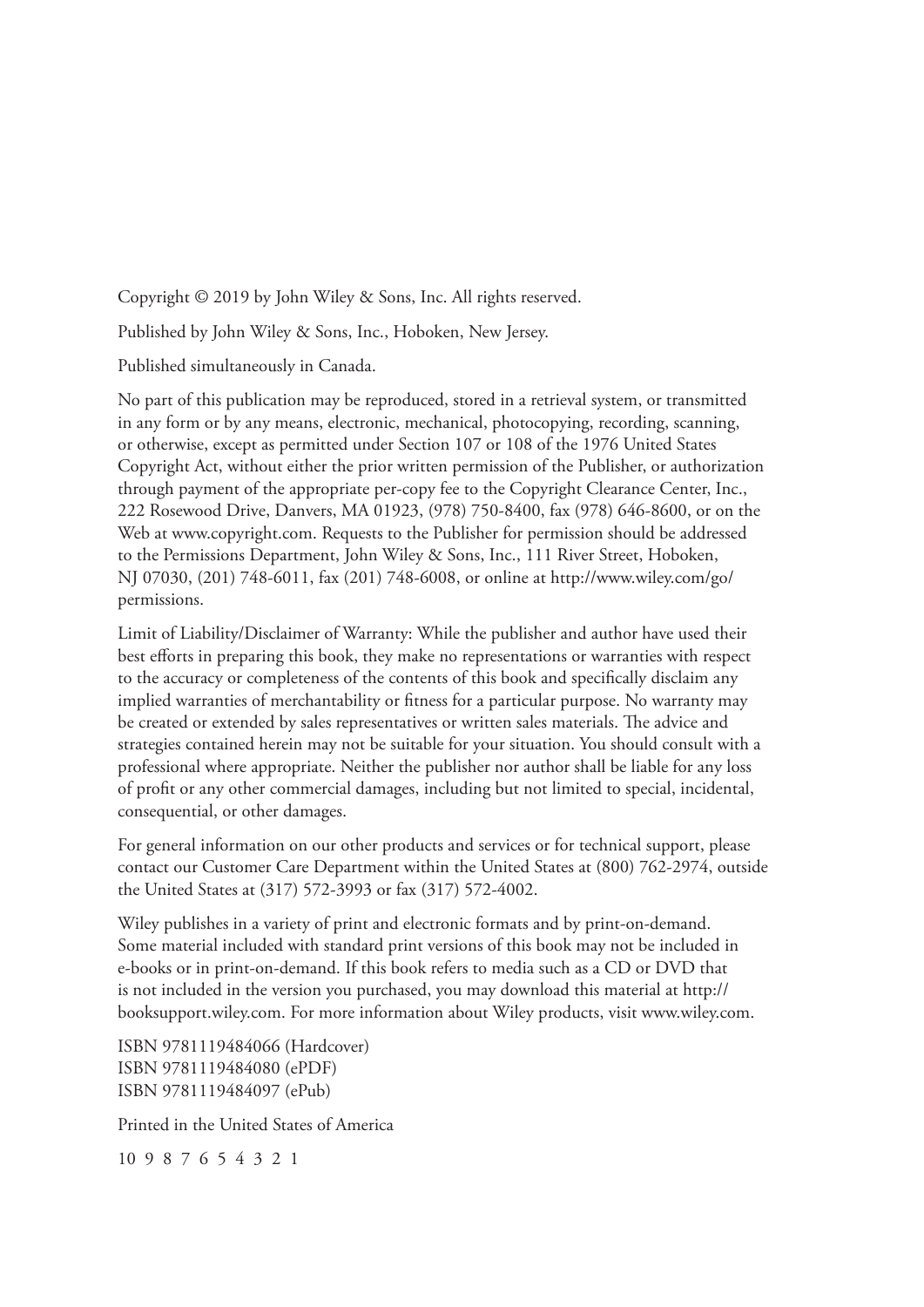# INTRODUCTION

There is such a volume of information, speculation, hype, f mongering, and futuristic fantasies surrounding Artificial There is such a volume of information, speculation, hype, fear-Intelligence. A simple description penned in 1968 by Stanley Kubrick and Arthur C. Clarke in *2001: A Space Odyssey*, with added comic relief from state-of-the-art systems, seems like a good place to start.

**Dave Bowman: Hello, HAL. Do you read me, HAL?**

*Alexa: I cannot read you, would you like to buy a book? Siri: Hello, HALLO – greetings.* **HAL: Affirmative, Dave. I read you.**

## **Dave Bowman: Open the pod bay doors, HAL.**

*Alexa: Coffee pods are on sale, \$19.99/lb, shall I order one? Siri: iPods once open will lose warranty.* **HAL: I'm sorry, Dave. I'm afraid I can't do that.**

**Dave Bowman: What's the problem?** *Alexa: There is no problem. Siri: I am sorry, I don't understand that. Please try again.* **HAL: I think you know what the problem is just as well as I do.**

**Dave Bowman: What are you talking about, HAL?** *Alexa: What would you like to talk about? Siri: Sorry for being obtuse.* **HAL: This mission is too important for me to allow you to** 

**jeopardize it.**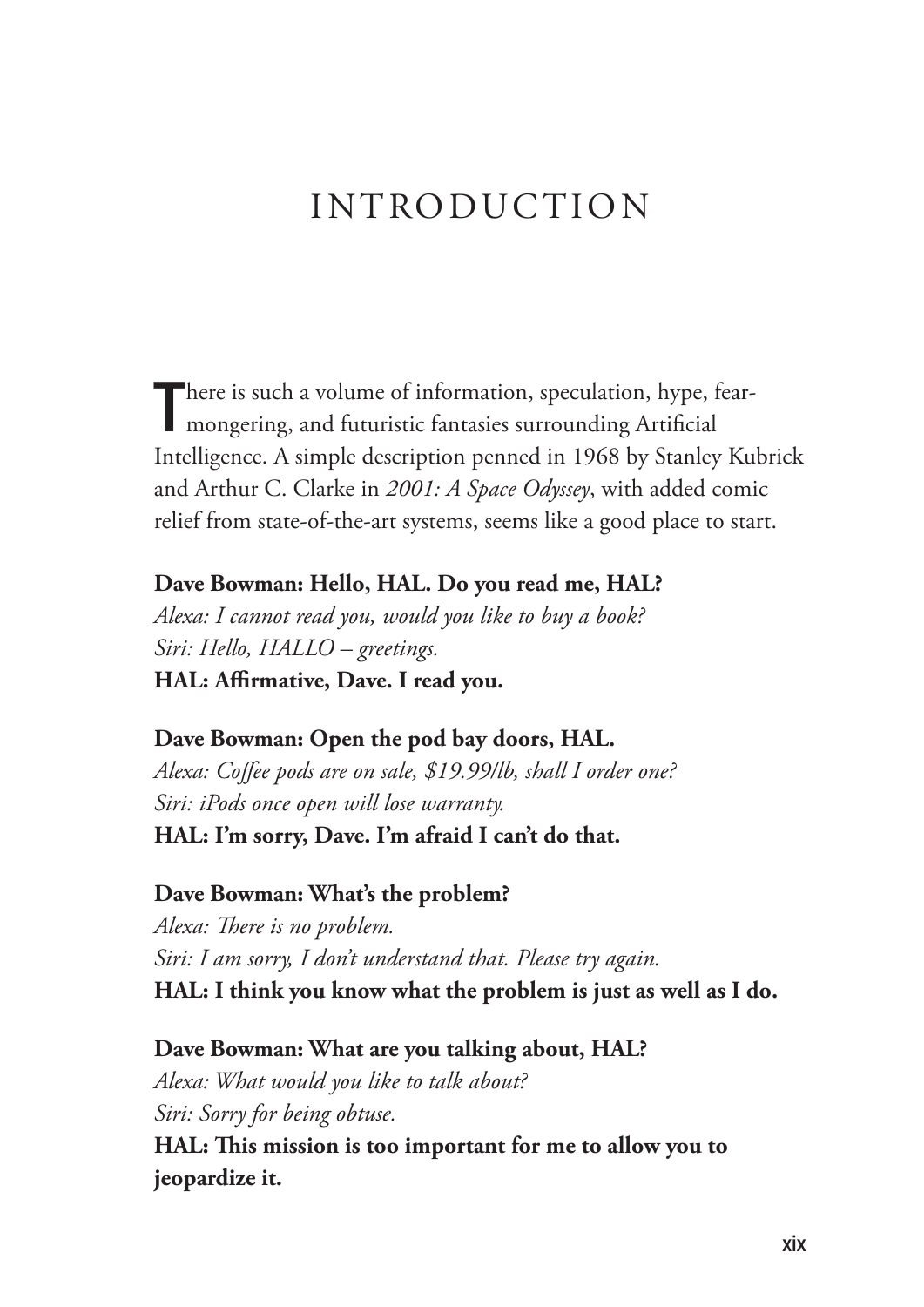**Dave Bowman: I don't know what you're talking about, HAL.** *Alexa: I am sorry you don't know what you are talking about. Siri: Don't worry about it.*

**HAL: I know that you and Frank were planning to disconnect me, and I'm afraid that's something I cannot allow to happen.**

**Dave Bowman: Where the hell'd you get that idea, HAL?** *Alexa: Hell hot sauce available to order. Shall I place the order? Siri: I am afraid I don't know the answer to that.* **HAL: Dave, although you took very thorough precautions in the pod against my hearing you, I could see your lips move.**

**Dave Bowman: Alright, HAL. I'll go in through the emergency airlock.** *Alexa: In case of emergency call 911. Siri: . . .*  **HAL: Without your space helmet, Dave, you're going to find that rather difficult.**

**Dave Bowman: HAL, I won't argue with you anymore. Open the doors.** *Alexa: Door openers available on sale. Siri: Sorry, I wasn't able to find anything like that at this time.* **HAL: Dave, this conversation can serve no purpose anymore. Goodbye.**

**Artificial Intelligence (AI)** is a display of intelligence by a nonliving object, such as a machine, as opposed to Natural Intelligence, which is seen in living creatures, including humans. Artificial Intelligence itself is nothing new to the world of technology, having become officially recognized as an academic field way back in 1956.

 What is new is the way people think about and actually experience Artificial Intelligence. We now recognize the virtually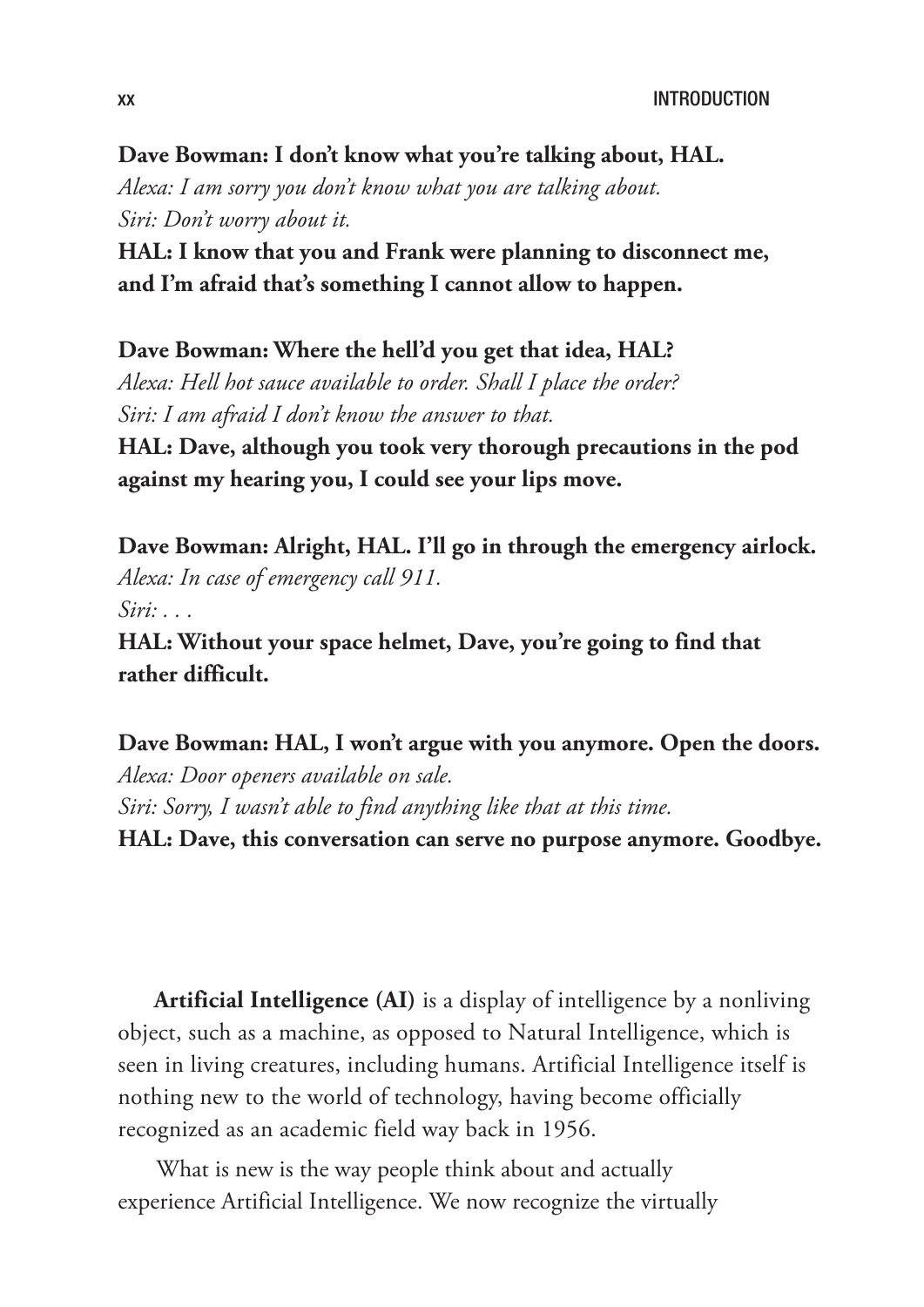### Introduction xxi

limitless practical applications of intelligent machines, because we interact with them on a daily basis, often in the most mundane of ways. The Internet of Things seems to magically confer upon everyday common objects an uncanny ability to relate to us, and to adapt to human life, that makes them look intelligent. Indeed given the divisive global ideological climate, toasters seem to have more compassion and intelligence than political leaders.

The whole discipline of Artificial Intelligence was founded on the belief that human intelligence could be defined and articulated so precisely that a machine could be designed essentially to replicate it. In this case, *intelligence* is defined as the ability to continuously "learn," thereby improving at certain skills over time. Advanced computer programs called algorithms, which are at the heart of Artificial Intelligence and Machine Learning, are sets of instructions that set this "learning" process in motion.

Then there's this tongue-in-cheek definition:

 **Algorithm** (noun): Word used by programmers when they do not want to explain what they did.

In 1998, an artificially intelligent device was described as any device that perceives its environment, then takes actions to optimize its chance of success at a given task. Artificial Intelligence algorithms are designed to make computers perform in such a way, leading to the appearance of intelligence.

Two key features of Artificial Intelligence are Natural Language Processing (NLP) and Natural Language Understanding (NLU).

**Machine Learning (ML)** involves natural language processing, as well as computer vision and image recognition. Machine Learning is a process by which a computer continually adjusts its output based on its own UX (user experience), like a chess algorithm that gets better at chess the more it continues to play, whether against a human chess player or a digital one.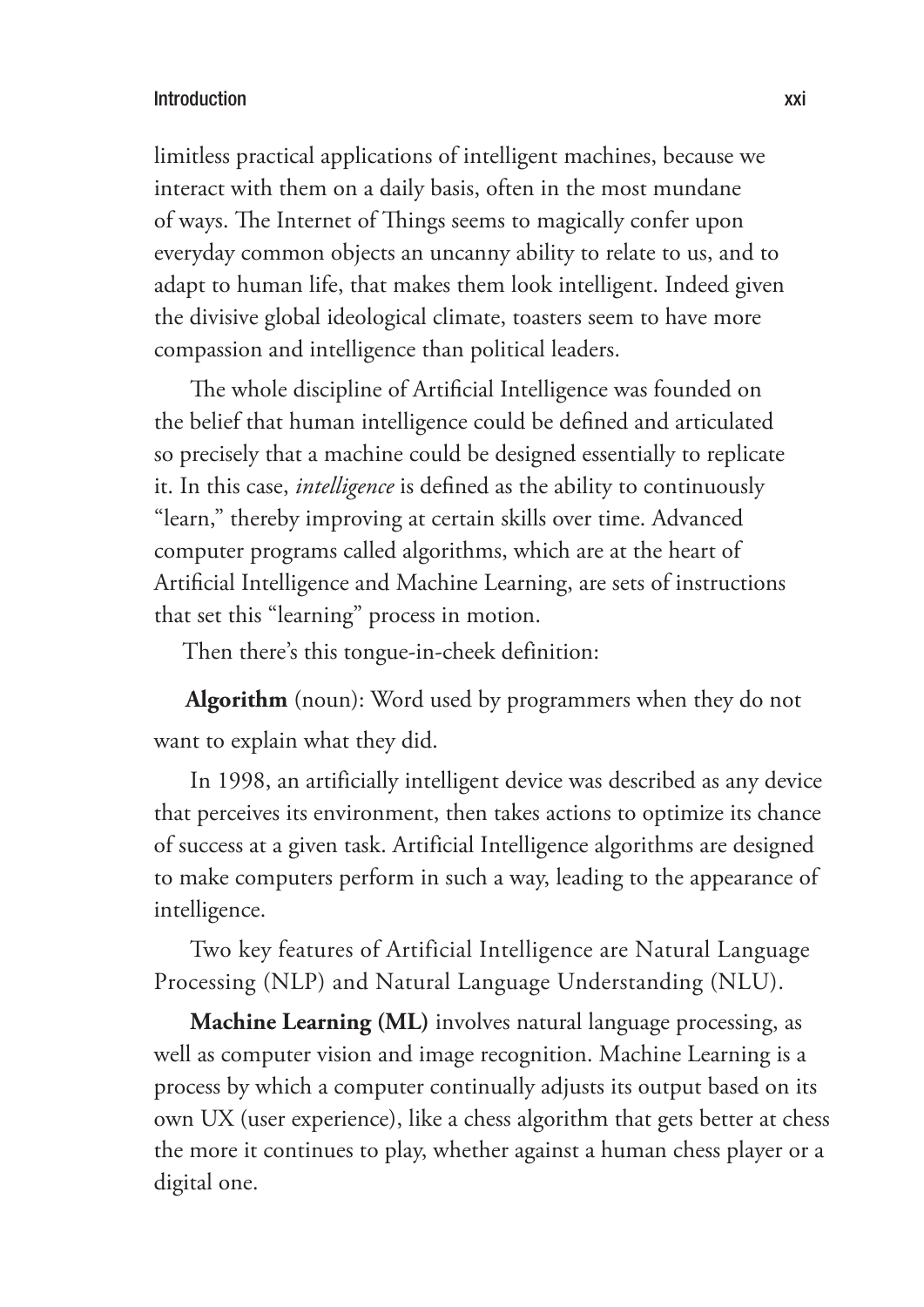Machine Learning uses statistics to develop self-learning algorithms that work by way of trial and error, but Machine Learning is nothing new to Artificial Intelligence. In fact, it's the standard approach. Machine Learning–powered algorithms are used for marketing, manufacturing, medical research, speech recognition, and many other fields. Machine Learning basically recognizes *patterns* in enormous batches of existing data (a.k.a. Big Data), and uses this information to identify *similar* patterns in future data.

To put it simply, Artificial Intelligence sets up the initial set of rules to maximize the performance of a task, while Machine Learning constantly adjusts its own actions to improve at said task.

A more recent form of Machine Learning is called Deep Learning (DL). Deep Learning typically involves multilayered neural networks to perform a variety of input–output modeling tasks. Deep Learning networks typically deal with Big Data – hundreds of billions of data points, enough to yield useful information about human behaviors.

Deep Learning typically involves an artificial "neural network," which is a digital network that supposedly mimics a biological nervous system. Neurons are basic brain cells, the building blocks of our brains that enable us to do everything that we do, from breathing to composing symphonies.

Deep Learning techniques have led to amazing progress in signal processing, voice understanding, text understanding, and image recognition, to name a few. These are complex problems that have challenged programmers for decades. In these fields and others, more progress has been made in three years using Deep Learning techniques than was made in 25 years of old-style, rule-based Artificial Intelligence.

Deep Learning has been more successful at "modeling the mind" than its predecessors, with the downside being the "physics" of the problem is obscured in the black box. Other than validation through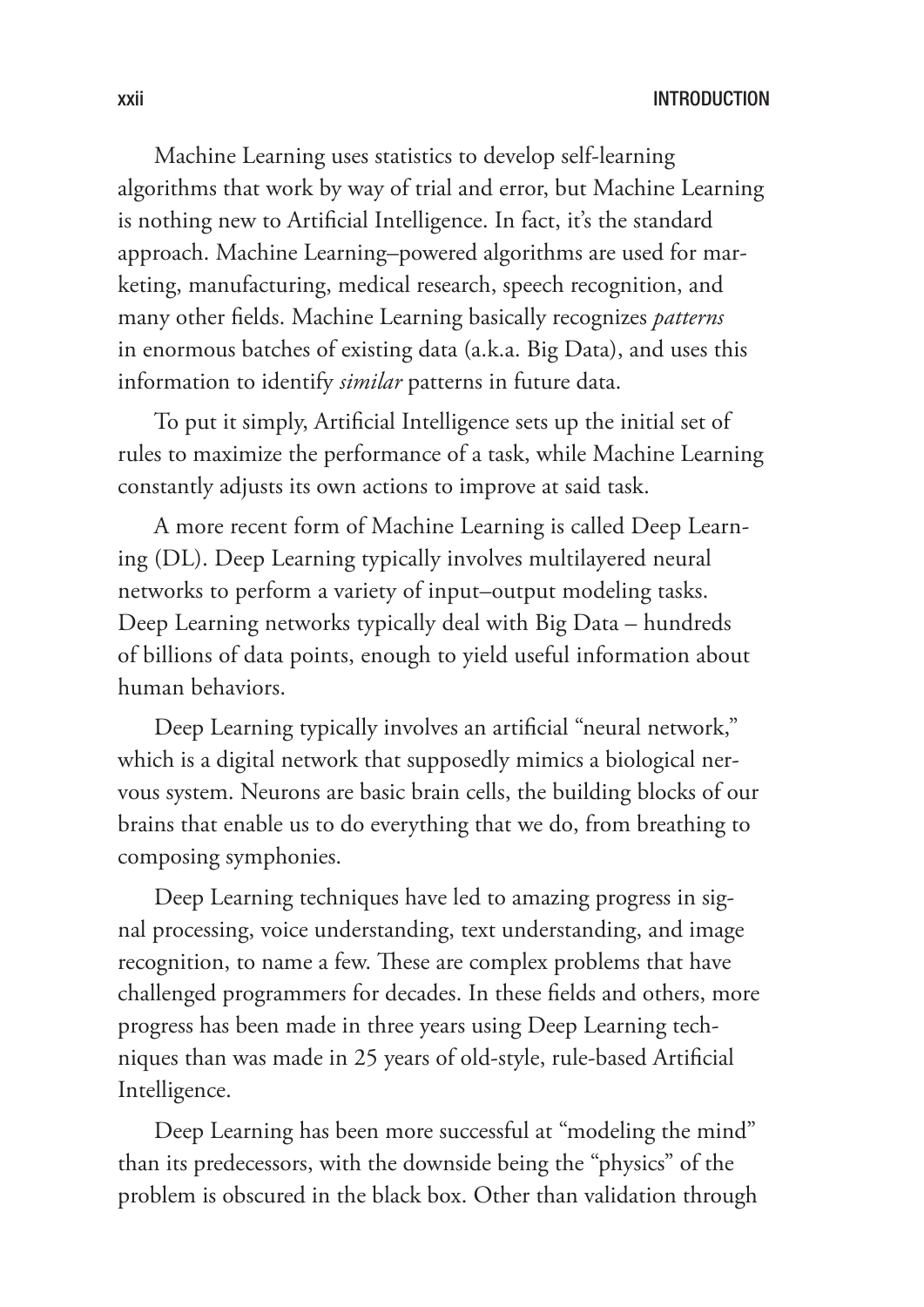### Introduction xxiii

data sets, the humongous "curve fit" which is Deep Learning rarely lends itself to further inquiry regarding the physics of the problem.

Natural Language Processing is an Artificial Intelligence capability in which computers interact with humans using natural-sounding human language, either in written or spoken form. This feat is accomplished by way of analyzing Big Data in order to process written or spoken "keywords" to formulate an answer. Many companies that deal in customer service these days incorporate some sort of NLP Chatbot component into their business practices. Some of these bots sound eerily human. How many of us have started talking to a caller, only to realize we were talking to a machine?

Yet, for all their seemingly magical powers, a machine is still just a machine. That vacuum cleaner can't really *see* (and doesn't really care about) your cat. And a car that drives itself has no idea where it is going. In fact, it has no ideas at all. It has only a series of sophisticated algorithms, which the car's computer has been programmed to follow.

A machine merely *mimics* certain cognitive functions that human beings recognize in themselves and in other human beings, such as seeing, hearing, learning, and problem solving. Not that this isn't hugely important and truly amazing – it is! It's just that machines do not (and cannot) think fully and independently on their own.

Yet. Some public figures proclaim that the greatest danger to humanity from Artificial Intelligence (or any other technological advance) is that these technologies may advance to the point where they supersede humans in the power and speed of their processing, ultimately rendering us irrelevant or even extinct. Experts disagree on the threat, but it merits acknowledgement.

The latest capabilities of Artificial Intelligence include speech comprehension, autonomous vehicles, smart content curation, interpretation of complex data (including images), world class proficiency in strategic games, and bots, to name just a few among a host of impressive accomplishments. In this book we will reveal